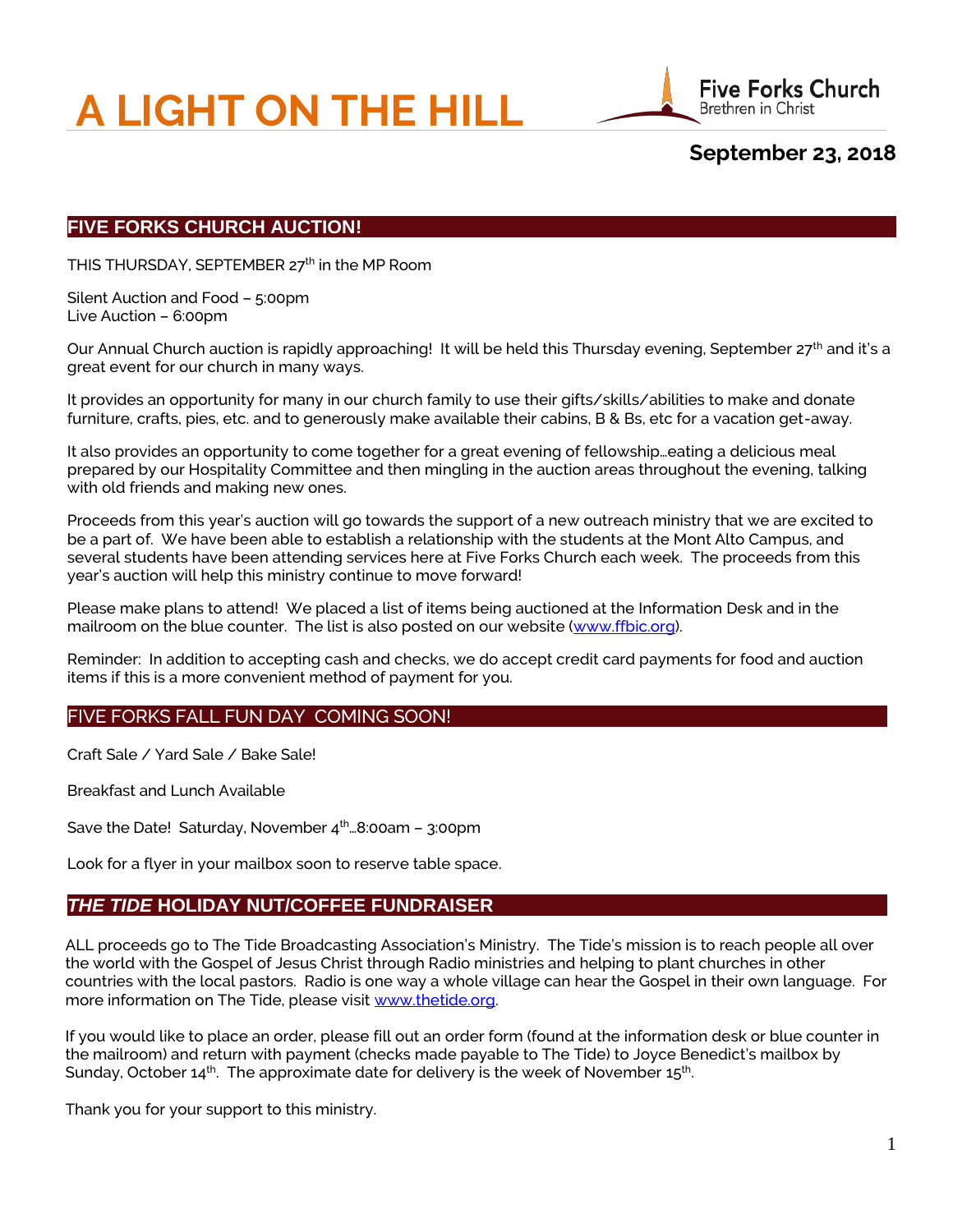# **"WHEN THE STORMS RAGE" EVENT**

Saturday, October  $6<sup>th</sup>$  ... 11:00am - 2:00pm in the MP Room

Do you battle depression and feel like you are all alone? Does anxiety and worry have you living in constant fear? Come out and hear two fabulous speakers, Barb Lange and Diane Swan speak to us about their experiences and give us encouragement and hope that we are not alone. God is always with us! God is always there to help with the anxiety and worry.

There will be door prizes and a light lunch. This is a free event so please come out and see that YOU'RE NOT ALONE, and you can LIVE FEARLESSLY!

If you would like to attend, please RSVP to Jodi Martin at **the4martins4@hotmail.com** by October 1st.

We hope you can join us!

## COMING SOON TO A LOCATION NEAR YOU.........BIBLE JEOPARDY!

A Discipleship Council initiative to increase Biblical Literacy

Events to be held simultaneously at: Spring of Hope Community Church, Altoona, PA; Hollowell Church, Waynesboro, PA and Community of Faith, Roanoke, VA on October 27th at 6:00pm

Save the Date – more information coming soon.

## **THIS WEEK AT FIVE FORKS**

| Sunday, September 23   | Prayer Hour6:45am (C2)                                                        |
|------------------------|-------------------------------------------------------------------------------|
|                        | Café7:00am – 11:00am                                                          |
|                        |                                                                               |
|                        | Morning Messages:                                                             |
|                        | Aud. (8:00, 9:30 & 11:00m) – Pastor Ray – <i>Scripture: Psalm 142</i>         |
|                        | Chapel (11:00am) - Pastor Shaun - Scripture: Genesis 25; James 2              |
| Monday, September 24   | Men's Prayer Group5:45am (Chapel)                                             |
| Tuesday, September 25  | Men's Prayer Group6:30am (Chapel)                                             |
|                        | Ladies Exercise Class1:30 - 2:30pm (Chapel Basement)                          |
|                        | Celebrate Recovery6pm (café); 7pm (large group meeting); 8pm (open share)     |
|                        | YAM6:30 – 8:30pm (MP)                                                         |
|                        | Wednesday, September 26 Women's Bible Study9:00 - 11:00am (Chapel)            |
|                        | Youth6:45 - 8:15pm                                                            |
|                        | Awana 6:45 - 8:15                                                             |
|                        | Bible Study, Pastor Bill7:00pm (Chapel)                                       |
| Thursday, September 27 | Ladies Prayer Hour6:30 - 7:30am (Chapel)                                      |
|                        | Ladies Exercise Class1:30 - 2:30pm (Chapel Basement)                          |
|                        | Church AuctionSilent Auction & Food (5:00pm); Live Auction (6:00pm)           |
| Sunday, September 30   | Prayer Hour6:45am (C2)                                                        |
|                        | Café7:00am – 11:00am                                                          |
|                        |                                                                               |
|                        | <b>Morning Messages:</b>                                                      |
|                        | Aud. (8:00, 9:30 & 11:00m) - Pastor Ray - Scripture: Revelation 21:4; John 11 |
|                        | Chapel (11:00am) - Pastor Shaun - Scripture: Genesis 12-50                    |
|                        |                                                                               |

## **HEALING PRAYERS**

*(Those who have been hospitalized or underwent surgery/procedures this week.)*

Dottie Boswell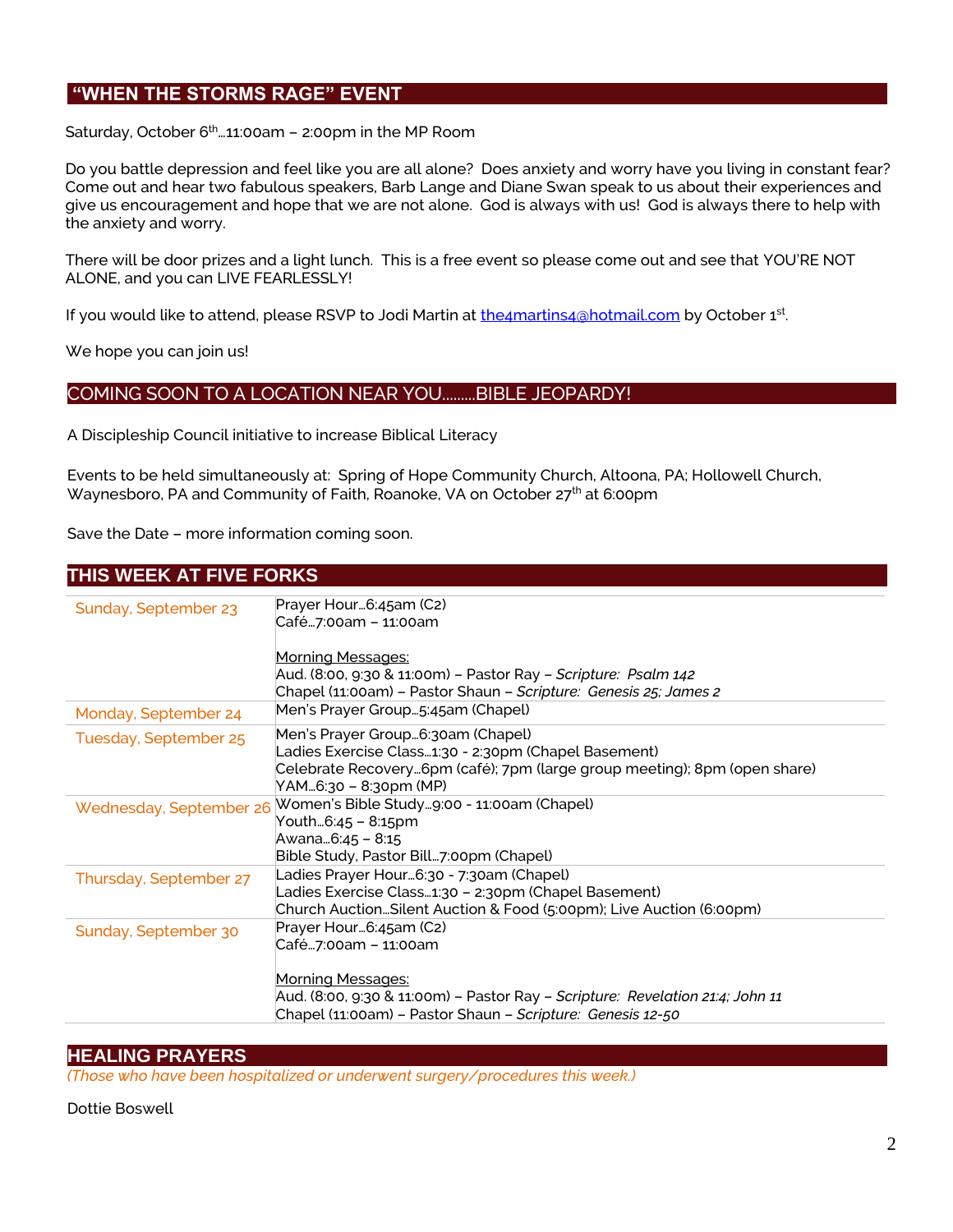# **THANK YOU!**

*I* would like to thank everyone for their prayers, calls and cards with words of encouragement following my recent *back surgery. Thankfully, I am slowly improving and continue to praise the Lord and trusting Him for continued healing.*

*-Harley Smith*

*Thank God for the servant hearts of the Fantastic Four from Five Forks (Joel, Gene, Jim, and Greg)! Without their dedication, experience and perseverance, the day would have been a total fiasco. All I can say is those four guys set the bar very high for service, work, experience, and determination. This day would have been impossible without them.*

*-Steve Newcomer*

#### *Friends of Five Forks,*

*Thank you so much for the planter and cards following the death of my mother. Thank to Pastor Bill for calling and his visit. Also, thank you to Pastor Shaun for his listening ear. I appreciate your care and thoughtfulness. -Helen Keckler*

## **FOOD PANTRY SEPTEMBER "ITEM OF THE MONTH"**

#### Canned Meat (Tuna, Salmon, Chicken, Etc.)

*(Place donations in the orange container in the lower lobby.)*

## **OPERATION CHRISTMAS CHILD SEPTEMBER "ITEM OF THE MONTH"**

Monetary donations for shipping costs (If donating by check, please make check payable to Five Forks Church with Operation Christmas Child in the memo line.)

*(Place donations in the designated boxes in the lower and upper lobbies.)*

| <b>ATTENDANCE</b>    |                                                                                                                                                                                                                                 |
|----------------------|---------------------------------------------------------------------------------------------------------------------------------------------------------------------------------------------------------------------------------|
| Sunday, September 16 | Sunday's Worship Total = 630<br>$8:00$ Auditorium = $161$<br>$9:30$ Auditorium = $261$<br>$11:00$ Auditorium = $150$<br>$11:00$ Chapel = 40<br>Bible Connection = 12<br>Nursery (9:30 & 11:00) = 6<br>Total Sunday School = 238 |

## **STUDENT MINISTRY HAPPENINGS – Kenton Hock, Director (kenton@ffbic.org)**

#### RELEASE FORMS

In an effort to protect and take care of our students, we are implementing release forms this year. Each year, we will ask parents to fill out a 2 page document consisting of personal information, contact information, medical information and more. This is our way to make sure we do everything possible to maintain a safe and friendly environment for our students, parents and leaders. Please fill out a form, you can get them online at [ffbic.org/students](http://ffbic.org/students) or you can find them at any of our information tables around the church. We would like to have release forms for all students attending any Five Forks Student Ministries events!

#### REGISTER ONLINE!

This year we are launching a new way to sign up for events! To register for any event that requires a permission slip, you can either visit [ffbic.org/ministries/students](http://ffbic.org/ministries/students) or [fiveforks.churchcenter.com](http://fiveforks.churchcenter.com/) to fill out our form and even pay online! Any questions? Feel free to ask Kenton Hock! [kenton@ffbic.org](mailto:kenton@ffbic.org)

#### Wednesday Nights